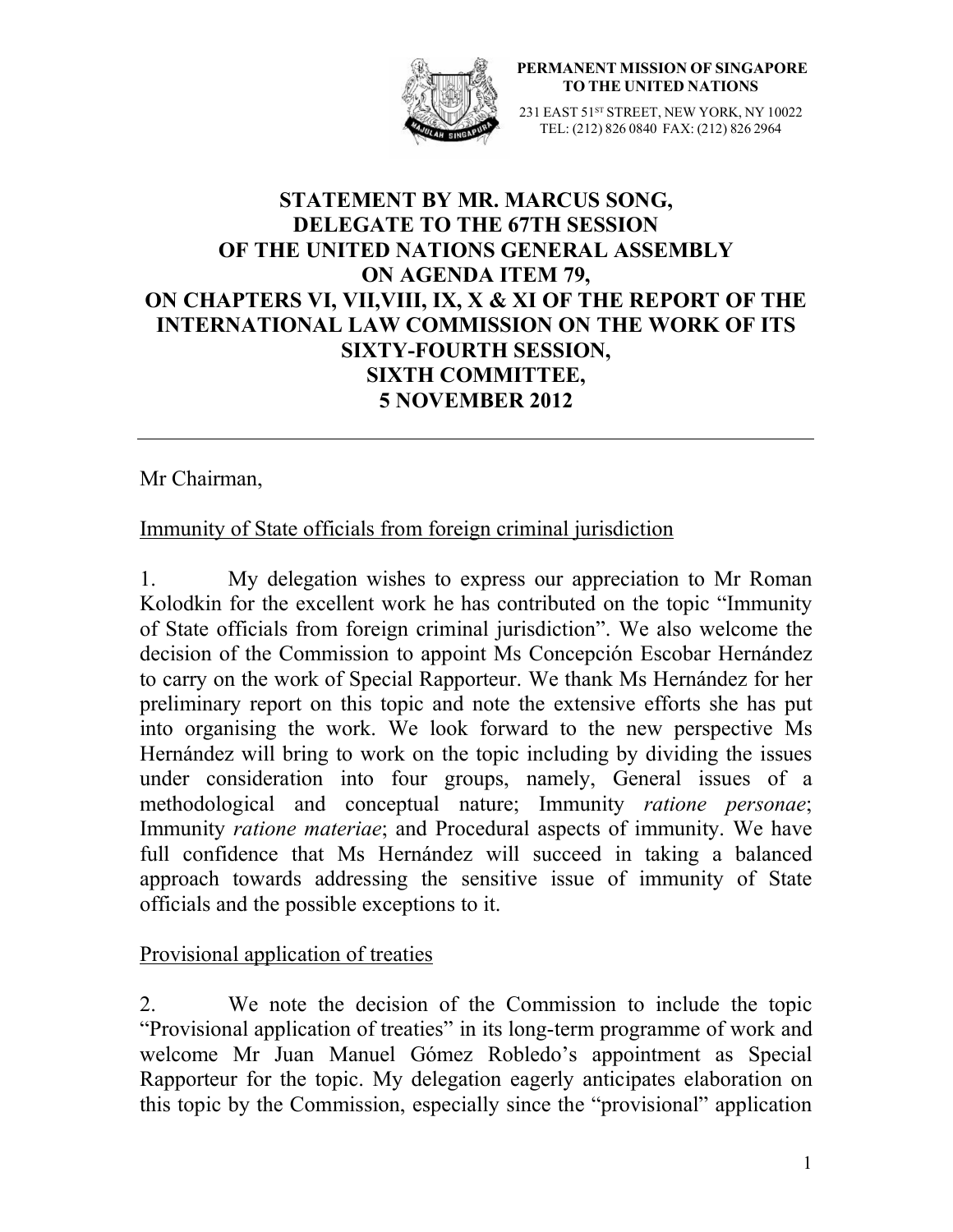of treaties is well-used in the area of bilateral and multilateral civil aviation treaties. As an aviation hub, these are matters which are not just of academic interest to Singapore, but also practical application. Interestingly, there are even instances where some provisional bilateral aviation treaties, which although have never entered into force, are subsequently replaced by updated but nevertheless still "provisional" treaties.

## Formation and evidence of customary international law

3. We further note the decision of the Commission to include the topic "Formation and evidence of customary international law" in its longterm programme of work and welcome Sir Michael Wood's appointment as Special Rapporteur for the topic. We thank Sir Michael for his Note which helpfully sets out the challenges and potential outcomes for this topic. We are supportive of the Special Rapporteur's comment in his note that the outcome of the Commission's work could be a set of "conclusions" or "guidelines" with commentaries and that a convention would "scarcely be appropriate" in this field given the need to preserve the degree of flexibility inherent in the customary process. We agree with the Special Rapporteur's astute observation. We also recognise the Special Rapporteur's view that it would be appropriate to seek certain information from Governments. We would be happy to assist when such a request is made.

## The obligation to extradite or prosecute (*aut dedere aut judicare*)

4. My delegation notes the decision by the Commission to establish an open-ended Working Group on the obligation to extradite or prosecute (*aut dedere aut judicare*) and would like to thank Mr Zdzislaw Galacki for his work as Special Rapporteur on this topic. We hope for a speedy appointment by the Commission to build on Mr Galacki's good work. My delegation foresees that work of the Working Group on the obligation to extradite or prosecute will be given greater impetus by the judgment rendered by the International Court of Justice on 20 July 2012 in the *Questions relating to the Obligation to Prosecute or Extradite (Belgium v. Senegal).* We had provided our detailed views to the Commission on this issue in our interventions in the Sixth Committee in 2011 pursuant to a request by the Commission. We look forward to our contributions being factored into the working paper which will be prepared by the Chairman and considered at the sixty-fifth session of the Commission.